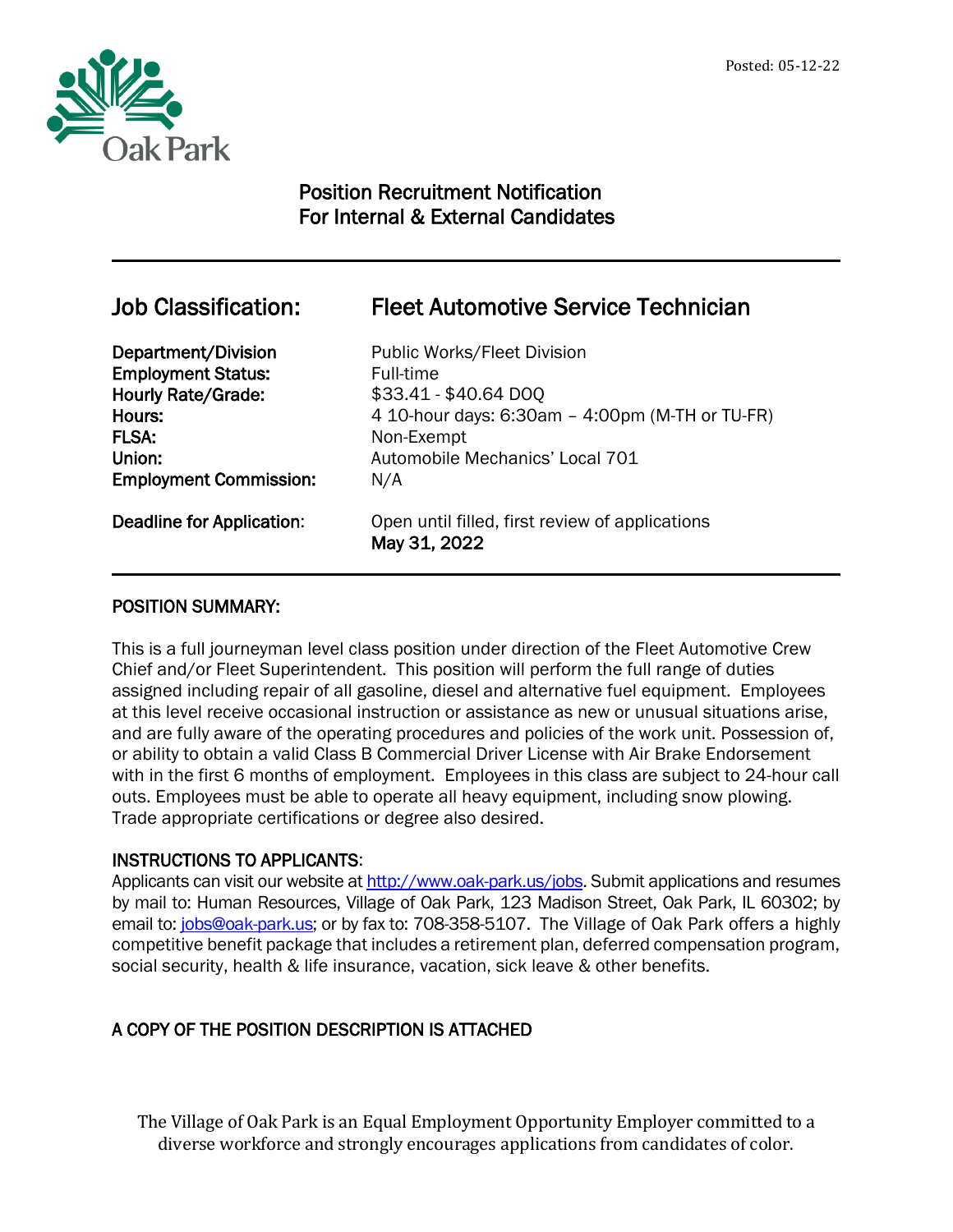

## **FLEET AUTOMOTIVE SERVICE TECHNICIAN**

*Class specifications are intended to present a descriptive list of the range of duties performed by employees in the class. Specifications are not intended to reflect all duties performed within the job.*

## **DEFINITION**

To perform difficult and complex skilled mechanical duties and safety inspections involving repairs to gasoline, diesel and alternative fuel powered automotive, light and heavy-duty construction equipment.

## **DISTINGUISHING CHARACTERISTICS**

This is the full journeyman level class within the Fleet Maintenance Mechanic series. Employees within this class perform the full range of duties assigned including repair of all gasoline, diesel and alternative fuel equipment. Employees at this level receive occasional instruction or assistance as new or unusual situations arise, and are fully aware of the operating procedures and policies of the work unit.

## **SUPERVISION RECEIVED AND EXERCISED**

Receives general supervision from the Fleet Automotive Crew Chief and Fleet Superintendent.

**EXAMPLES OF DUTIES** - *Essential and other important duties and responsibilities may include, but are not limited to, the following:*

#### **Essential duties and responsibilities**

- 1. Ensure that best in class customer service is provided to both internal and external customers and also embrace, support, and promote the Village's core values, beliefs, and culture.
- 2. Perform skilled mechanic duties involving repairs to gasoline, diesel and alternative fuel powered automotive, light and heavy-duty construction equipment.
- 3. Maintain, inspect, diagnose and locate mechanical difficulties on Village automobiles, trucks, and a variety of gasoline, diesel and alternative fuel powered maintenance and construction equipment.
- 4. Diagnose, maintain and repair electrical systems components, ignition systems, computers, alternators, starters and batteries; diagnose, maintain, repair and recondition hydraulic systems; and install and maintain specialty equipment.
- 5. Diagnose and repair front and rear drive axles, drive train components, belts, gears, chain drives and propeller shafts; replace or repair faulty parts including wheel bearings, clutches, oil seals, shock absorbers, exhaust systems, steering mechanisms, and related parts and equipment.
- 6. Overhaul, repair, and adjust engines, transmissions, differentials, and clutches; tune up engines by replacing ignition parts, reconditioning and adjusting carburetors, throttle body, port fuel injection systems, propane fuel systems, as well as CNG.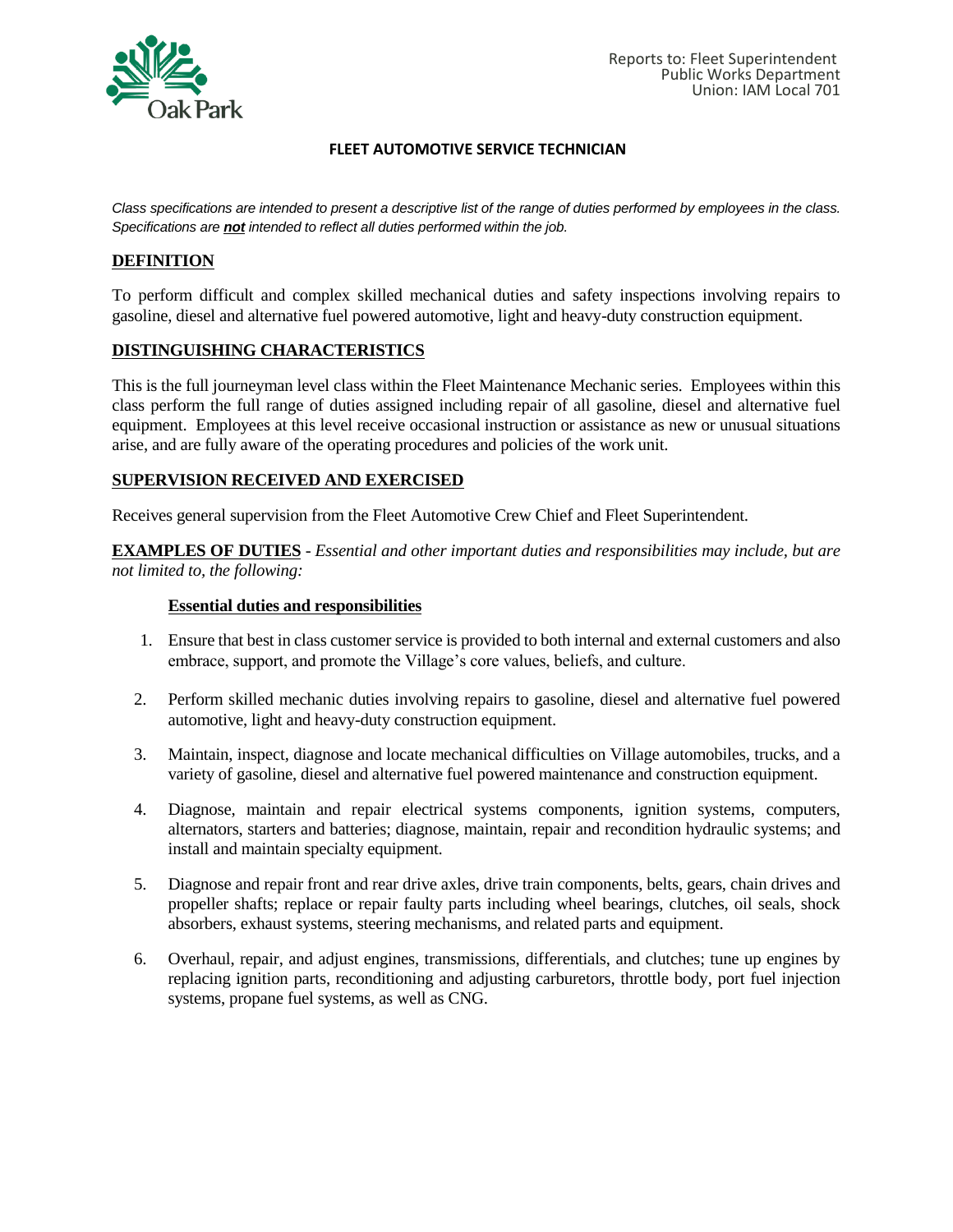

## **FLEET AUTOMOTIVE SERVICE TECHNICIAN**

- 7. Repair and replace components including generators, alternators, distributors, relays, lights and switches; repair, adjust and replace brake systems including wheel cylinders, master cylinders, brake pads and shoes, machine drums and rotors, on hydraulic and air brakes.
- 8. Ability to, or be trained to, operate a tow truck and transport vehicles with same.

#### **Other important responsibilities and duties**

- 1. Maintain work, time, and material records.
- 2 Perform related duties and responsibilities as required.
- 3. Maintain a clean and safe workplace.

## **QUALIFICATIONS**

#### **Knowledge of:**

Tools, equipment, and procedures used in the overhaul, repair, and adjustment of gas, diesel and alternative fuel powered equipment.

Procedures of preventive maintenance related to automotive, light and heavy-duty construction equipment.

Principles and procedures of hydraulic systems.

Operating and repair characteristics of a wide variety of automotive, light and heavy-duty equipment used in Village government.

Operation and care of internal combustion engines and hydraulic equipment.

Methods, materials, equipment, tools and safety procedures used in routine welding and fabrication work.

Safe work practices.

#### **Ability to:**

Perform journeyman level equipment technician duties including the diagnosing, troubleshooting, fabricating, and repair of equipment.

Work independently in the absence of supervision.

Accurately determine mechanical repair needs and estimate the cost and time of repairs.

Use a variety of equipment maintenance tools and equipment.

Maintain a variety of shop and repair records.

Read and understand various manuals, blueprints, and schematics.